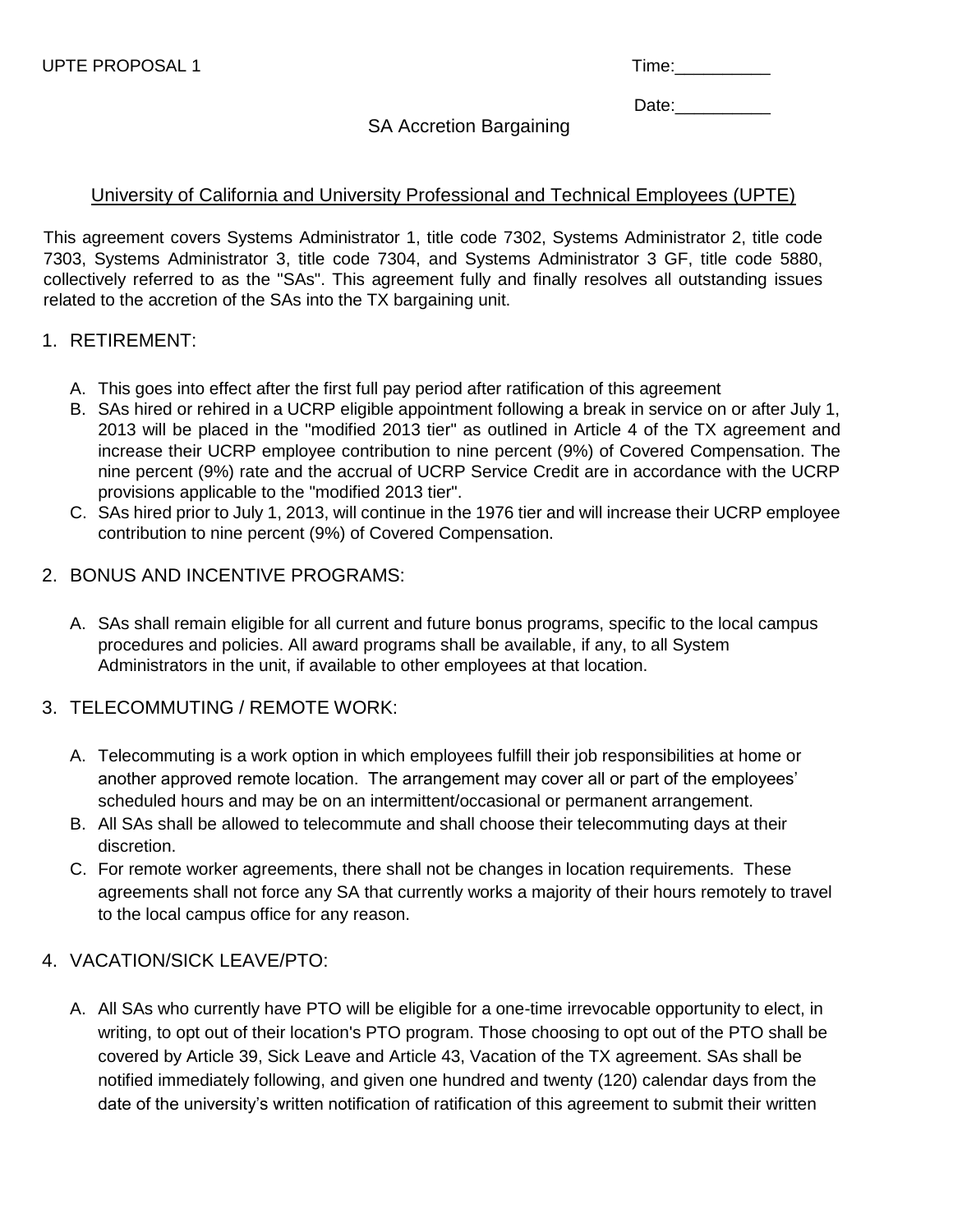| $\cdots$<br>- 1<br>. . |  |
|------------------------|--|
| -                      |  |

Date:

opt-out election to their location's Labor Relations department. SAs hired after ratification of this agreement shall be covered by Article 39, Sick Leave and Article 43, Vacation of the TX agreement.

## 5. EXEMPT STATUS FOR SYSTEM ADMINISTRATORS:

A. UC Shall immediately move all SAs from exempt to non-exempt, hourly pay. All SAs shall immediately be eligible for overtime as per RX/TX contract and current legal standards. Any SA already on hourly pay will remain.

## 6. DIFFERENTIALS:

- A. UC shall implement a differential payment increase for all SAs that work evening, night, and weekend shifts.
	- 1. Evening Shift differentials shall be paid at a rate of fifteen percent (15%) above their hourly/salary earnings
	- 2. Night Shift differentials shall be paid at a rate of twenty percent (20%) above their hourly/salary earnings
	- 3. Weekend Shift differentials shall be paid at a rate of fifty percent (50%) above their hourly/salary earnings
- B. Implementation shall immediately follow ratification of this agreement.

## 7. ON CALL:

- A. On-call is time during which an employee is required to be available for return to work as a result of a call to work. An employee is not considered to be in on-call status unless the employee had previously been scheduled by the University for the assignment. The University retains the right to determine the need for, and the assignment of, on-call time.
- B. Unrestricted On-call will not be considered hours worked when employees are free to engage in activities for their own purposes even though they are required to inform the employer how they can be contacted.
	- 1. An employee in on-call status who is called in to work shall be guaranteed a minimum of four (4) hours of pay at one hundred and fifty percent (150%) of regular pay for each occurrence of call-in.
	- 2. Time spent in unrestricted on-call status, but not actually worked, shall be paid at no less than twenty-five percent (25%) of the hourly rate and is not considered as time worked or time on regular pay status.
	- 3. An employee called in to work from on-call status shall be assigned by the University to perform available work.
- C. Restricted On-call will be considered hours worked when an employee is required to restrict personal activities so that the employee cannot use his or her time effectively for the employee's purposes. Under such circumstances, the employee will be paid at the employee's normal pay rate (or overtime when appropriate).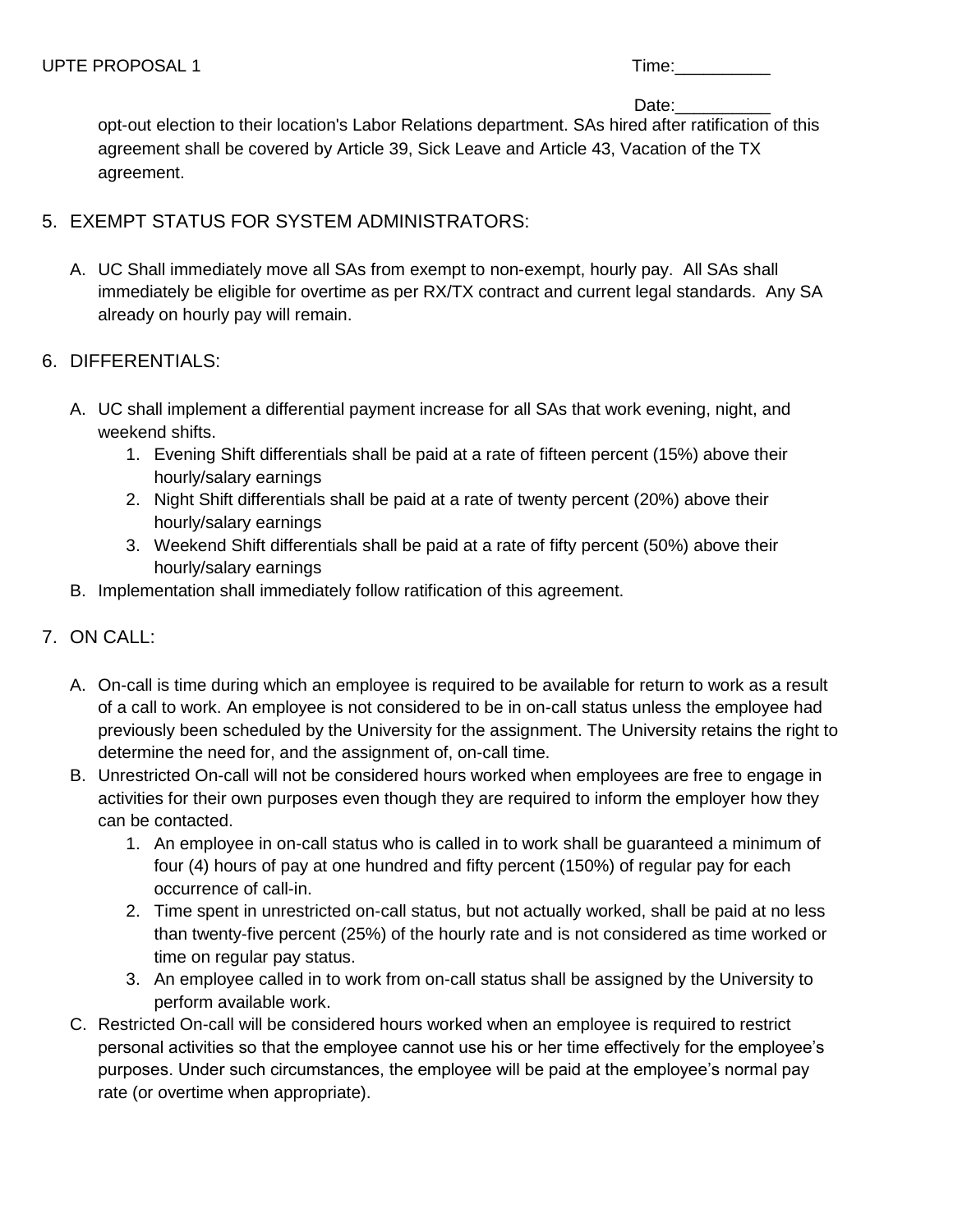| 1 I I | o.<br>u.<br>. . |  |  |  |
|-------|-----------------|--|--|--|
|       |                 |  |  |  |

### Date:

- 1. An employee in on-call status who is called in to work shall be guaranteed a minimum of four (4) hours of pay at two-hundred percent (200%) of regular pay for each occurrence of call-in.
- 2. Time spent in restricted on-call status, is considered as time worked or time on regular pay status.
- 3. An employee called in to work from on-call status shall be assigned by the University to perform available work.
- D. For the purposes of article 13.H of the TX contract, call back time shall be considered time worked regardless of location.
- 8. PARKING AND TRANSPORTATION:
	- A. UC shall provide SAs free monthly or annual campus/medical center parking passes.
	- B. UC shall increase all transit contribution credits paid to covered employees to a minimum of \$50/month.
- 9. RETROACTIVE COMPENSATION:
	- A. The University shall pay SAs tax advantaged retroactive compensation dating back to the Public Employee Relations Board (PERB) initial decision that System Administrators are eligible for union representation of 5/26/2017.
		- 1. Retroactive compensation shall be twenty-four point five percent (24.5%) of the member's true gross untaxed annual salary (HPAC) paid out in a single, net payment. The University shall calculate and pay the necessary taxes, fees, or other deductions required to make the payment net 24.5%.
		- 2. The University shall make a single bulk payment no later than thirty (30) calendar days from the ratification of this agreement.
		- 3. Such payment shall be included in the pension plan computation of HPAC.
		- 4. This increase in compensation shall occur before, and be considered in, the placement of members onto the step structure in Section 10 of this agreement.

# 10.SALARY INCREASES/COMPENSATION:

- A. The University shall eliminate the job title Systems Administrator (SYS ADM) 1, title code 7302, and existing Systems Administrator 1's shall be re-titled to System Administrator (SYS ADM) 2's, title code 7303. This re-title change shall occur within thirty (30) calendar days from the date of the written notification of ratification of this agreement.
- B. Upon ratification, step placement shall be decided based on service credit at a rate of one (1) step per year according to the step structure ratified in this agreement.
- C. Each SA shall receive an immediate one-step salary increase and an annual step increase until the end of the current contract.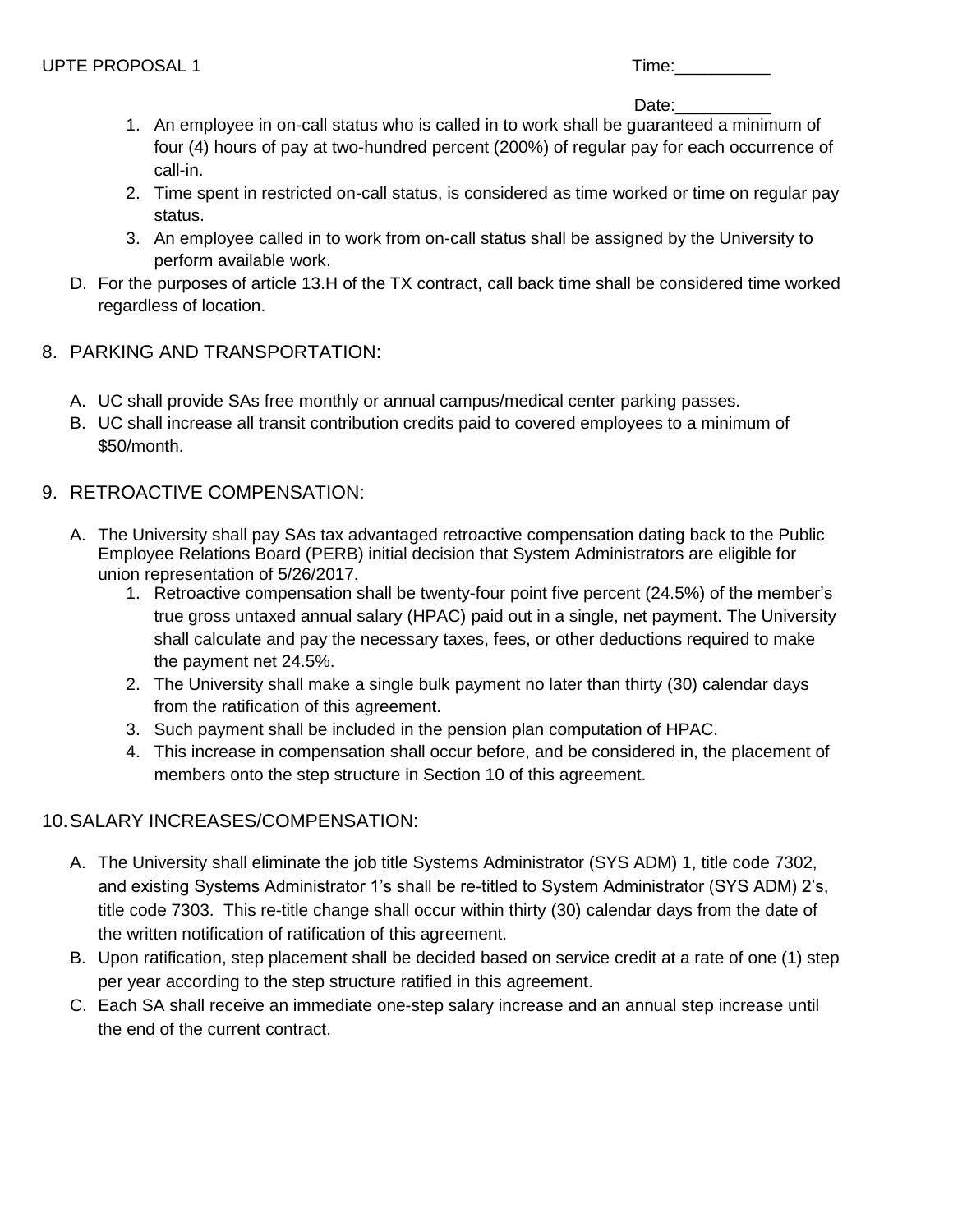#### Date:\_\_\_\_\_\_\_\_\_\_\_\_ System Administrator 2

| Annualized<br><b>Steps</b> | <b>Berkeley</b> | Davis     | Irvine    | Los<br>Angeles | Merced    | Riverside | San Diego | San<br>Francisco | Santa<br>Barbara | Santa<br>Cruz | <b>UCOP</b> |
|----------------------------|-----------------|-----------|-----------|----------------|-----------|-----------|-----------|------------------|------------------|---------------|-------------|
| Step 1                     | \$140,700       | \$113,400 | \$136,500 | \$138,600      | \$148,050 | \$126,000 | \$135,450 | \$148,050        | \$133,350        | \$147,000     | \$148,050   |
| Step 2                     | \$147,032       | \$118,503 | \$142,643 | \$144,837      | \$154,712 | \$131,670 | \$141,545 | \$154,712        | \$139,351        | \$153,615     | \$154,712   |
| Step 3                     | \$153,648       | \$123,836 | \$149,061 | \$151,355      | \$161,674 | \$137,595 | \$147,915 | \$161,674        | \$145,622        | \$160,528     | \$161,674   |
| Step 4                     | \$160,562       | \$129,408 | \$155,769 | \$158,166      | \$168,950 | \$143,787 | \$154,571 | \$168,950        | \$152,175        | \$167,751     | \$168,950   |
| Step 5                     | \$167,787       | \$135,232 | \$162,779 | \$165,283      | \$176,552 | \$150,257 | \$161,527 | \$176,552        | \$159,022        | \$175,300     | \$176,552   |
| Step 6                     | \$175,338       | \$141,317 | \$170,104 | \$172,721      | \$184,497 | \$157,019 | \$168,795 | \$184,497        | \$166,178        | \$183,189     | \$184,497   |
| Step 7                     | \$183,228       | \$147,676 | \$177,759 | \$180,493      | \$192,800 | \$164,085 | \$176,391 | \$192,800        | \$173,656        | \$191,432     | \$192,800   |
| Step 8                     | \$191,473       | \$154,322 | \$185,758 | \$188,615      | \$201,476 | \$171,469 | \$184,329 | \$201,476        | \$181,471        | \$200,047     | \$201,476   |
| Step 9                     | \$200,090       | \$161,266 | \$194,117 | \$197,103      | \$210,542 | \$179,185 | \$192,624 | \$210,542        | \$189,637        | \$209,049     | \$210,542   |
| Step 10                    | \$209,094       | \$168,523 | \$202,852 | \$205,973      | \$220,016 | \$187,248 | \$201,292 | \$220,016        | \$198,171        | \$218,456     | \$220,016   |
| Step 11                    | \$218,503       | \$176,107 | \$211,980 | \$215,242      | \$229,917 | \$195,674 | \$210,350 | \$229,917        | \$207,088        | \$228,287     | \$229,917   |
| Step 12                    | \$228,335       | \$184,032 | \$221,519 | \$224,927      | \$240,263 | \$204,479 | \$219,815 | \$240,263        | \$216,407        | \$238,559     | \$240,263   |
| Step 13                    | \$238,611       | \$192,313 | \$231,488 | \$235,049      | \$251,075 | \$213,681 | \$229,707 | \$251,075        | \$226,146        | \$249,295     | \$251,075   |
| Step 14                    | \$249,348       | \$200,967 | \$241,905 | \$245,626      | \$262,374 | \$223,297 | \$240,044 | \$262,374        | \$236,322        | \$260,513     | \$262,374   |
| Step 15                    | \$260,569       | \$210,011 | \$252,790 | \$256,680      | \$274,180 | \$233,345 | \$250,846 | \$274,180        | \$246,957        | \$272,236     | \$274,180   |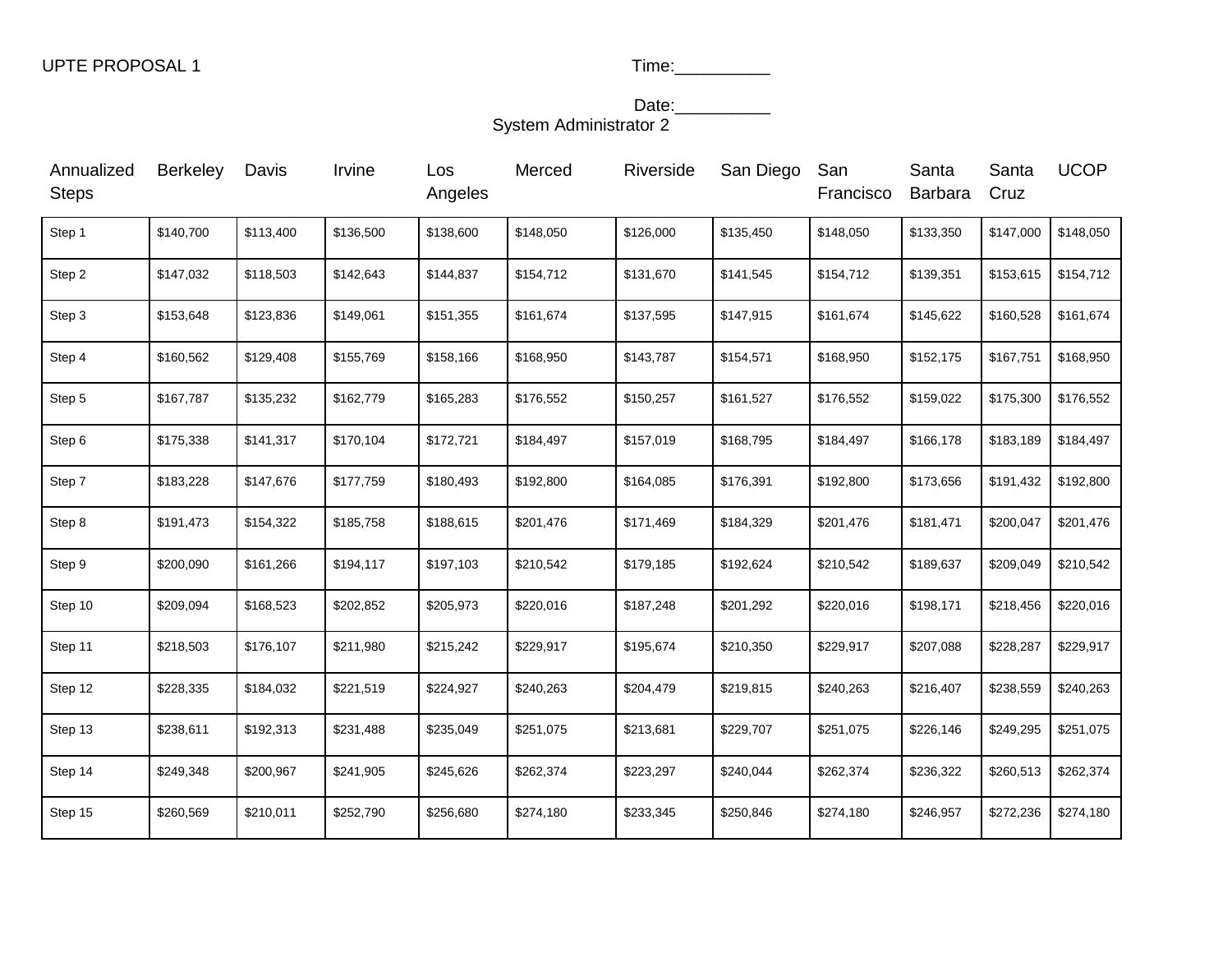#### Date:\_\_\_\_\_\_\_\_\_\_\_\_ System Administrator 3 & 3 GF

| Annualized<br><b>Steps</b> | <b>Berkeley</b> | Davis     | Irvine    | Los<br>Angeles | Merced    | Riverside | San<br>Diego | San<br>Francisco | Santa<br><b>Barbara</b> | Santa<br>Cruz | <b>UCOP</b> |
|----------------------------|-----------------|-----------|-----------|----------------|-----------|-----------|--------------|------------------|-------------------------|---------------|-------------|
| Step 1                     | \$160,800       | \$129,600 | \$156,000 | \$158,400      | \$169,200 | \$144,000 | \$154,800    | \$169,200        | \$152,400               | \$168,000     | \$169,200   |
| Step 2                     | \$168,036       | \$135,432 | \$163,020 | \$165,528      | \$176,814 | \$150,480 | \$161,766    | \$176,814        | \$159,258               | \$175,560     | \$176,814   |
| Step 3                     | \$175,598       | \$141,526 | \$170,356 | \$172,977      | \$184,771 | \$157,252 | \$169,045    | \$184,771        | \$166,425               | \$183,460     | \$184,771   |
| Step 4                     | \$183,500       | \$147,895 | \$178,022 | \$180,761      | \$193,085 | \$164,328 | \$176,653    | \$193,085        | \$173,914               | \$191,716     | \$193,085   |
| Step 5                     | \$191,757       | \$154,550 | \$186,033 | \$188,895      | \$201,774 | \$171,723 | \$184,602    | \$201,774        | \$181,740               | \$200,343     | \$201,774   |
| Step 6                     | \$200,386       | \$161,505 | \$194,404 | \$197,395      | \$210,854 | \$179,450 | \$192,909    | \$210,854        | \$189,918               | \$209,359     | \$210,854   |
| Step 7                     | \$209,403       | \$168,773 | \$203,153 | \$206,278      | \$220,342 | \$187,525 | \$201,590    | \$220,342        | \$198,464               | \$218,780     | \$220,342   |
| Step 8                     | \$218,827       | \$176,368 | \$212,294 | \$215,561      | \$230,258 | \$195,964 | \$210,661    | \$230,258        | \$207,395               | \$228,625     | \$230,258   |
| Step 9                     | \$228,674       | \$184,304 | \$221,848 | \$225,261      | \$240,619 | \$204,782 | \$220,141    | \$240,619        | \$216,728               | \$238,913     | \$240,619   |
| Step 10                    | \$238,964       | \$192,598 | \$231,831 | \$235,397      | \$251,447 | \$213,998 | \$230,048    | \$251,447        | \$226,481               | \$249,664     | \$251,447   |
| Step 11                    | \$249,717       | \$201,265 | \$242,263 | \$245,990      | \$262,762 | \$223,628 | \$240,400    | \$262,762        | \$236,673               | \$260,899     | \$262,762   |
| Step 12                    | \$260,955       | \$210,322 | \$253,165 | \$257,060      | \$274,587 | \$233,691 | \$251,218    | \$274,587        | \$247,323               | \$272,639     | \$274,587   |
| Step 13                    | \$272,698       | \$219,786 | \$264,558 | \$268,628      | \$286,943 | \$244,207 | \$262,522    | \$286,943        | \$258,452               | \$284,908     | \$286,943   |
| Step 14                    | \$284,969       | \$229,677 | \$276,463 | \$280,716      | \$299,856 | \$255,196 | \$274,336    | \$299,856        | \$270,083               | \$297,729     | \$299,856   |
| Step 15                    | \$297,793       | \$240,012 | \$288,903 | \$293,348      | \$313,349 | \$266,680 | \$286,681    | \$313,349        | \$282,236               | \$311,127     | \$313,349   |